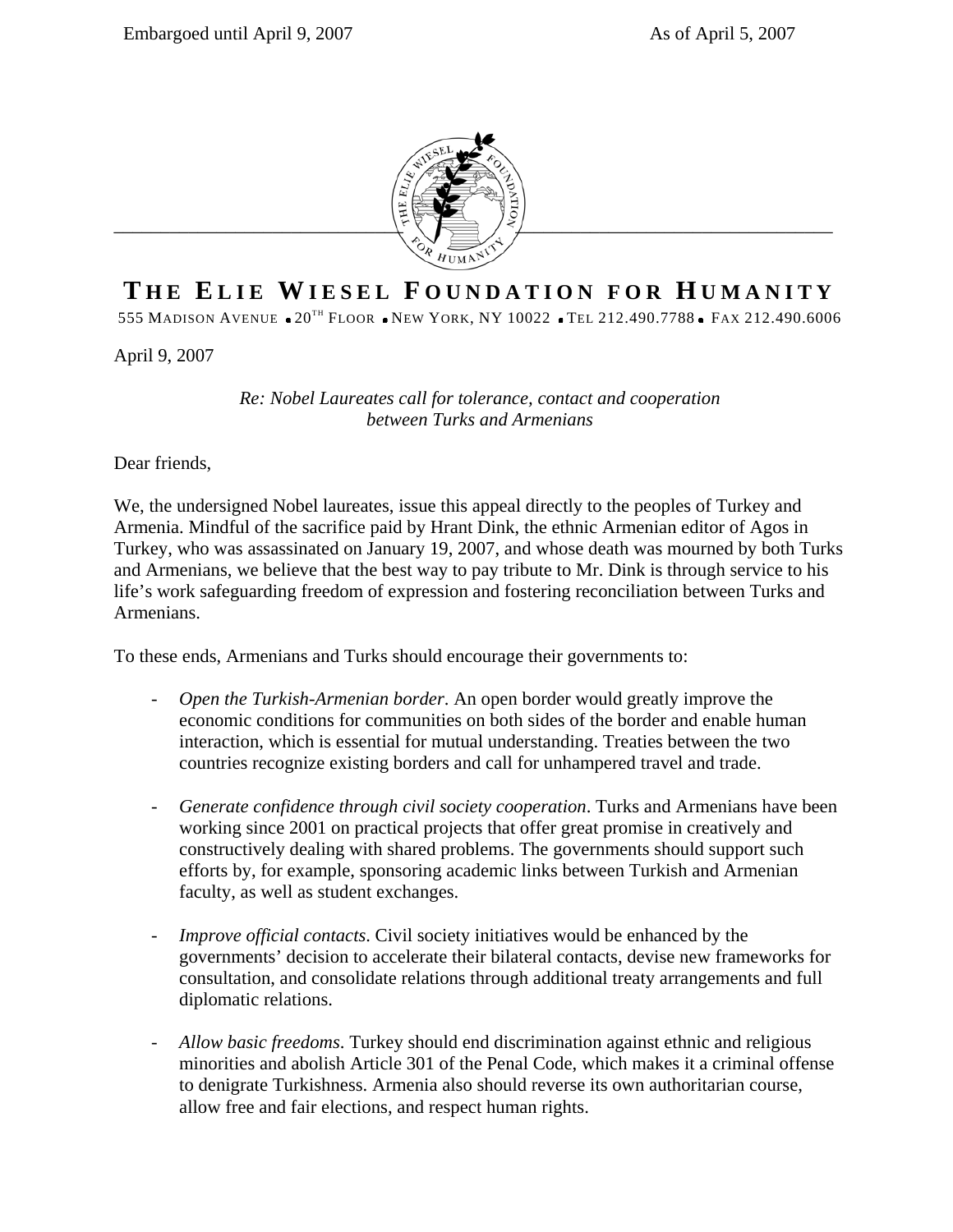Turks and Armenians have a huge gap in perceptions over the Armenian Genocide. To address this gap, we refer to the 2003 "Legal Analysis on the Applicability of the United Nations Convention on the Prevention and Punishment of the Crime of Genocide to Events which Occurred During the Early Twentieth Century," which corroborated findings of the International Association of Genocide Scholars.

It concluded that, "At least some of the [Ottoman] perpetrators knew that the consequences of their actions would be the destruction, in whole or in part, of the Armenians of eastern Anatolia, as such, or acted purposefully towards this goal and, therefore, possessed the requisite genocidal intent. The Events can thus be said to include all the elements of the crime of genocide as defined in the Convention." It also concluded that, "The Genocide Convention contains no provision mandating its retroactive application."

The analysis offers a way forward, which addresses the core concerns of both Armenians and Turks. Of course, coming to terms will be painful and difficult. Progress will not occur right away. Rather than leaving governments to their own devices, affected peoples and the leaders of civil society need to engage in activities that promote understanding and reconciliation while, at the same time, urging their governments to chart a course towards a brighter future.

Sincerely,

Peter Agre Nobel Prize, Chemistry (2003)

Sidney Altman Nobel Prize, Chemistry (1989)

Philip W. Anderson Nobel Prize, Physics (1977)

Kenneth J. Arrow Nobel Prize, Economics (1972)

Richard Axel Nobel Prize, Medicine (2004)

Baruj Benacerraf Nobel Prize, Medicine (1980)

Gunter Blobel Nobel Prize, Medicine (1999)

Georges Charpak Nobel Prize, Physics (1992)

Steven Chu Nobel Prize, Physics (1997) J.M. Coetzee Nobel Prize, Literature (2003)

Claude Cohen-Tannoudji Nobel Prize, Physics (1997)

Mairead Corrigan Maguire Nobel Prize, Peace (1976)

Robert F. Curl Jr. Nobel Prize, Chemistry (1996)

Paul J. Crutzen Nobel Prize, Chemistry (1995)

Frederik W. de Klerk Nobel Prize, Peace (1993)

Johann Deisenhofer Nobel Prize, Chemistry (1998)

John B. Fenn Nobel Prize, Chemistry (2002)

Val Fitch Nobel Prize, Physics (1980) Jerome I. Friedman Nobel Prize, Physics (1990)

Donald A. Glaser Nobel Prize, Physics (1960)

Sheldon Glashow Nobel Prize, Physics (1979)

Roy J. Glauber Nobel Prize, Physics (2005)

Clive W.J. Granger Nobel Prize, Economics (2003)

Paul Greengard Nobel Prize, Medicine (2000)

David J. Gross Nobel Prize, Physics (2004)

Roger Guillemin Nobel Prize, Medicine (1977)

Dudley R. Herschbach Nobel Prize, Chemistry (1986)